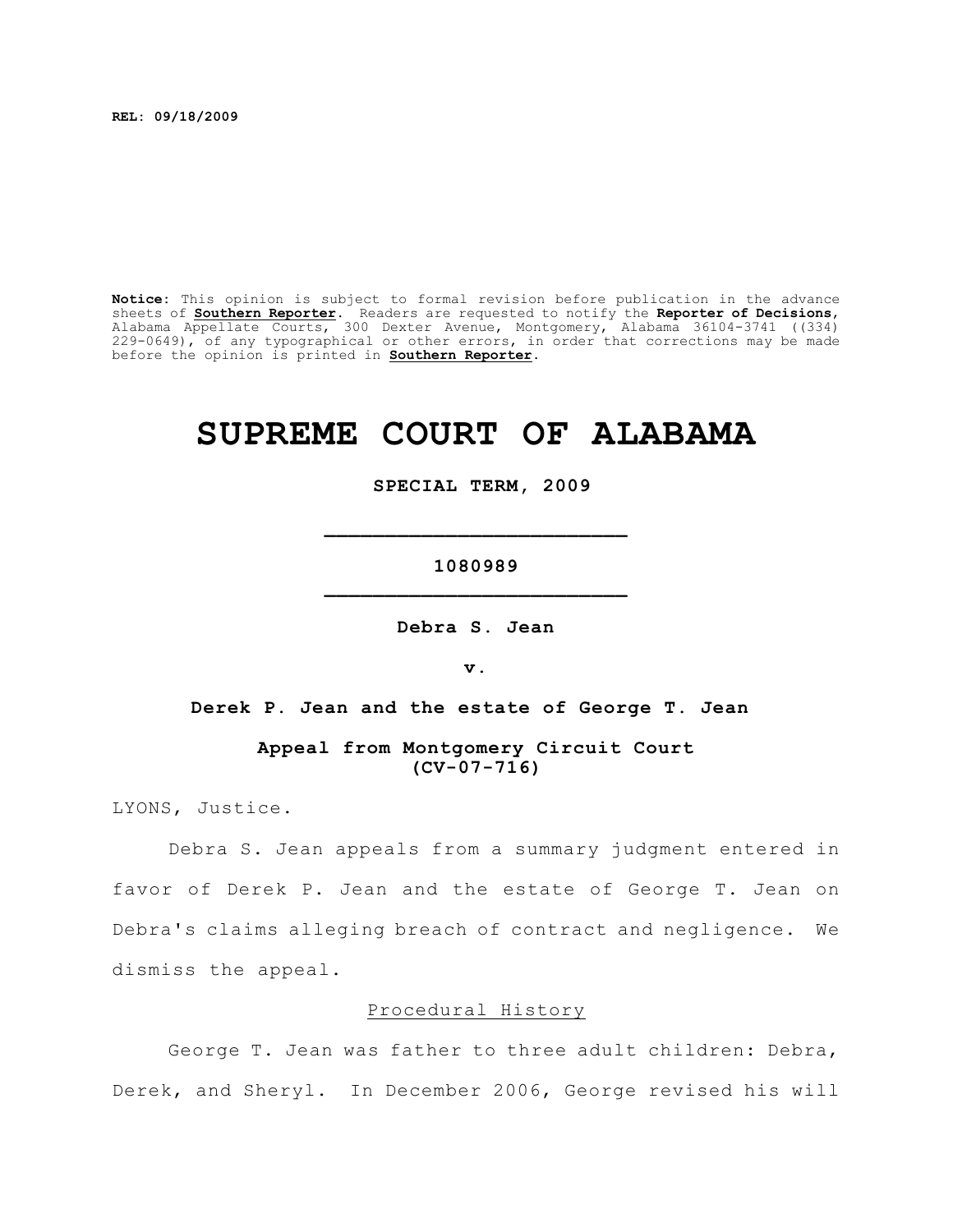and executed separate deeds conveying certain real property to Derek. George died in January 2007; his will was filed with the Montgomery Probate Court on March 9, 2007. In April 2007, Debra filed a contest of the will pursuant to § 43-8-190, Ala. Code  $1975.$ <sup>1</sup> She asserted that George lacked capacity to make the will and that the will was the product of undue influence or fraud. The contest was transferred to the Montgomery Circuit Court pursuant to § 43-8-198, Ala. Code 1975.

In December 2007, Debra amended her contest to request a judgment declaring that the December 2006 inter vivos conveyances from George to Derek were void. Debra asserted that George lacked capacity to make the conveyances and that they were the product of undue influence or fraud. On March 19, 2008, Debra amended her contest again to assert claims of breach of contract and negligence against "the estate"<sup>2</sup> and

 $1$ The pleadings filed in the probate court are not included in the record on appeal.

 $2B$ ecause this contest was filed before probate of the will, no letters testamentary had been issued to the executor named in the will. Nor does the record reflect the appointment of an administrator ad litem to represent the estate in the amended contest asserting Debra's claims adverse to the estate.See Ala. Code 1975, § 43-2-250 ("When, in any proceeding in any court, the estate of a deceased person must be represented, and there is no executor or administrator of such estate, or he is interested adversely thereto, it shall be the duty of the court to appoint an administrator ad litem of such estate for the particular proceeding, without bond, whenever the facts rendering such appointment necessary shall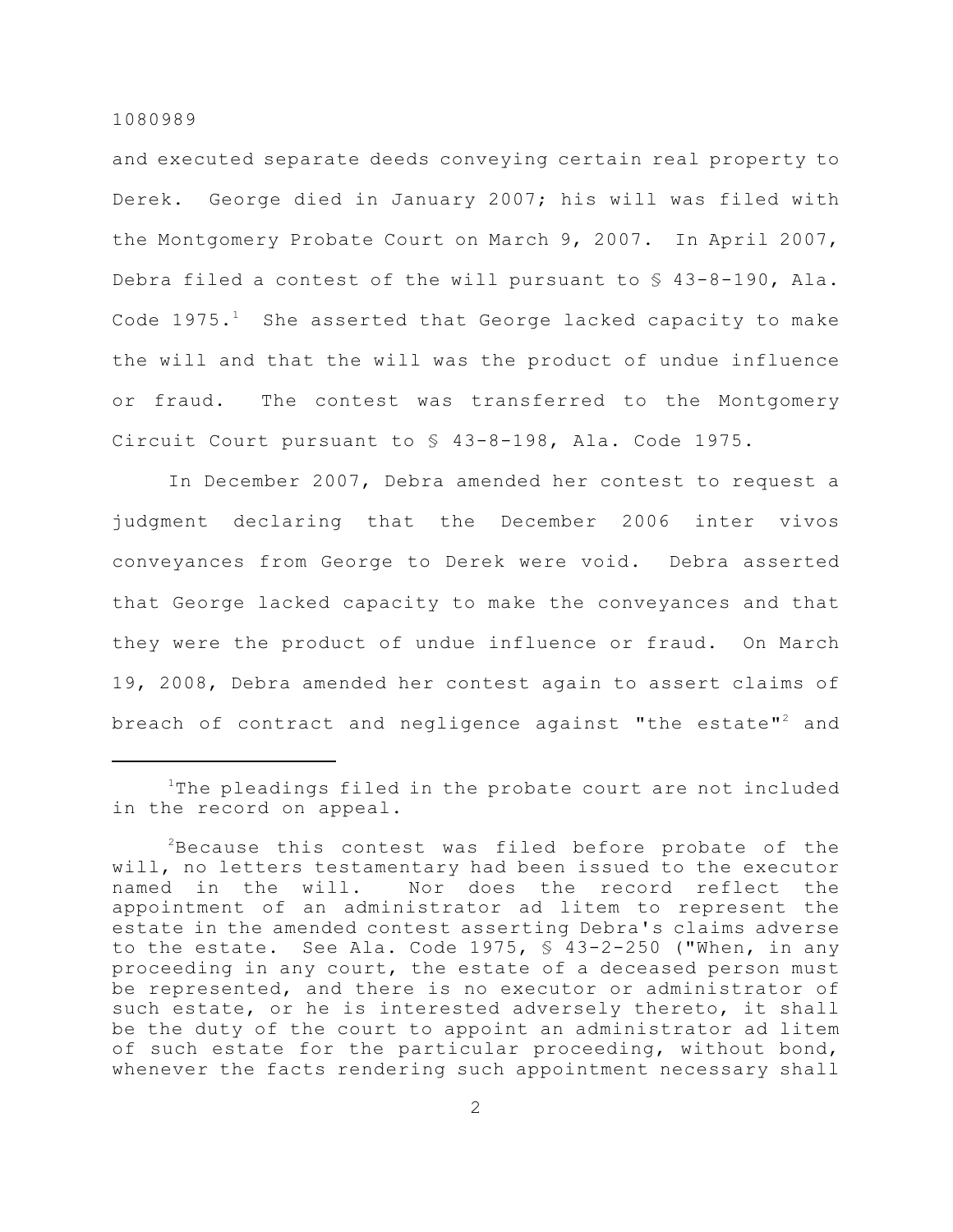Derek. Debra alleged that, during his lifetime, George had hired Derek to renovate part of her house in exchange for the transfer of certain real property, "monies, and other chattel." Debra alleged that she was a third-party beneficiary of the contract between George and Derek and that Derek had breached the contract by failing to complete the work, thus leaving her house in an incomplete and unsafe condition. Debra also alleged that Derek and George owed a duty "to perform ... in a workmanlike manner once they undertook such an endeavor," that they failed to do so, and that, as a result, she suffered actual damage and emotional distress.

Derek and the estate answered and subsequently moved for a summary judgment on the breach-of-contract and negligence claims. Debra responded to the motion. Ultimately, Debra stated additional claims against Derek and against her sister, Sheryl; Derek and the estate<sup>3</sup> filed counterclaims seeking to

appear in the record of such case or shall be made known to the court by the affidavit of any person interested therein.").

 $3$ The record does not reflect the naming of an administrator ad colligendum to pursue claims on behalf of the estate before the issuance of letters testamentary. See Ala. Code 1975, § 43-2-47(a) ("The judge of probate may, in any contest respecting the validity of a will, or for the purpose of collecting the goods of a deceased, or in any other case in which it is necessary, appoint a special administrator,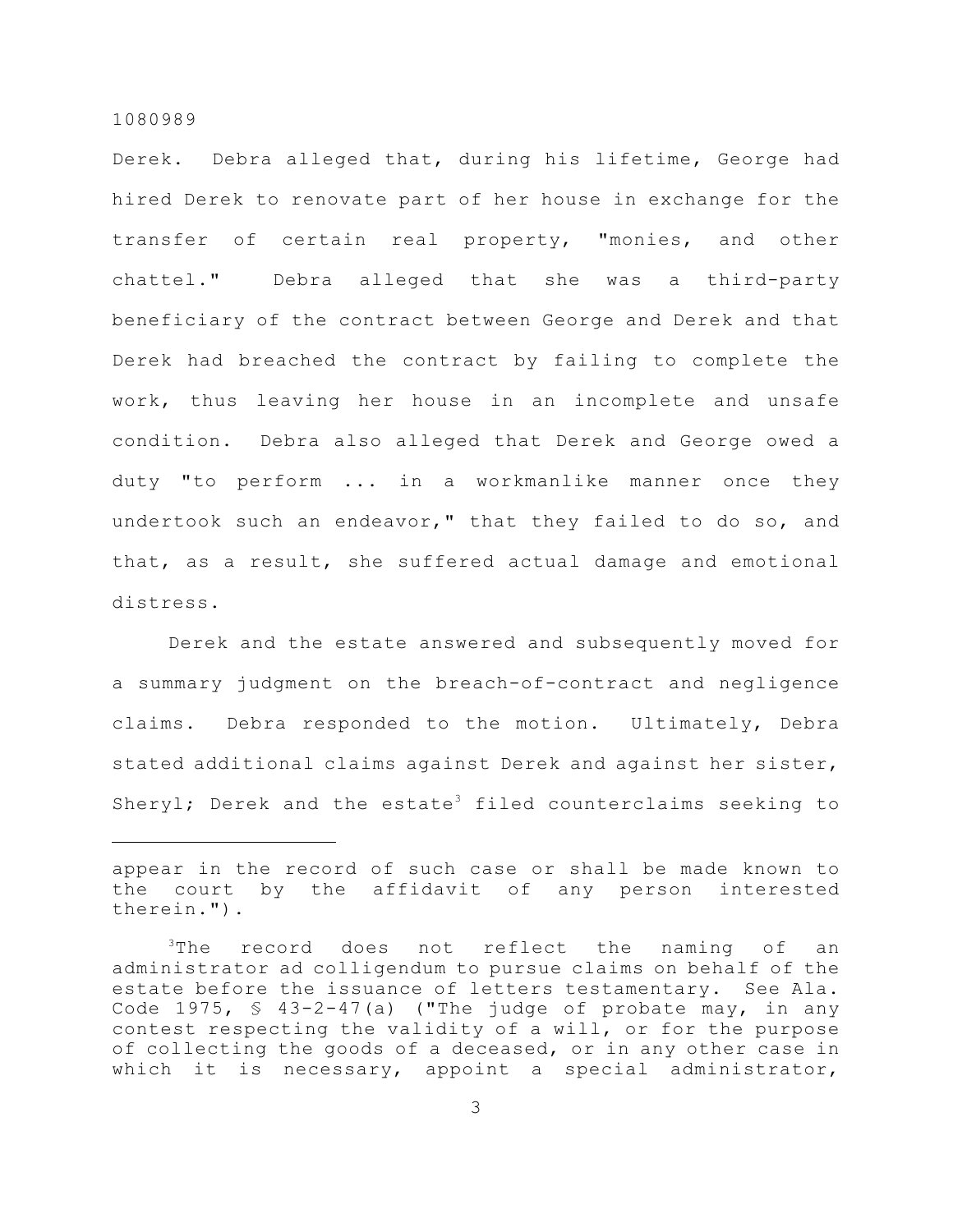recover money George had loaned Debra. No party objected to the amended claims and counterclaims as being beyond the limited jurisdiction of a court hearing a will contest.

On April 15, 2009, the trial court entered a summary judgment in favor of Derek and the estate as to the breach-ofcontract and negligence claims described above. The trial court concluded that the breach-of-contract claim was barred by the Statute of Frauds and that the negligence claim was barred by the applicable statute of limitations. The trial court reserved ruling on several other claims but certified its April 15, 2009, order as final pursuant to Rule 54(b), Ala. R. Civ. P. Debra appealed.

#### Analysis

This Court has stated: "[A] circuit court's lack of jurisdiction over a will contest can be raised at any time." Kaller v. Rigdon, 480 So. 2d 536, 539 (Ala. 1985). "The jurisdiction of both the probate court and the circuit court over will contests is statutory and limited. ... The only

authorizing the collection and preservation by him of the goods of the deceased until letters testamentary or of administration have been duly issued.").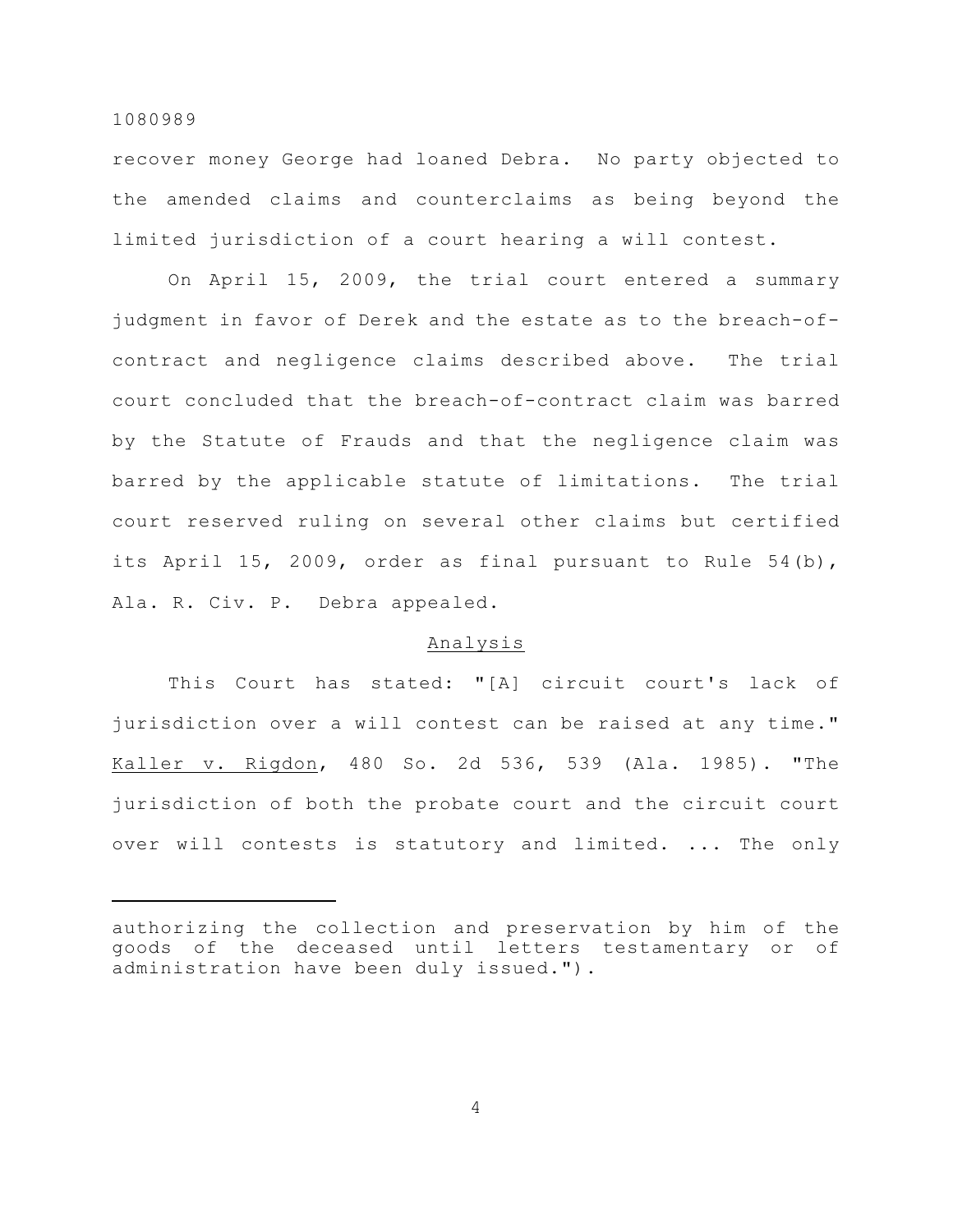jurisdiction a court can take over such cases is that granted by statute." Kaller, 480 So. 2d at 539. Furthermore, "[b]ecause will contest jurisdiction is statutorily conferred, the procedural requirements of the applicable statute must be complied with exactly." Kaller, 480 So. 2d at 538. See also Newman v. Savas, 878 So. 2d 1147, 1149 (Ala. 2003).

Debra initiated this proceeding as a will contest in the Montgomery Probate Court, seeking to prevent the issuance of letters testamentary to the executor named in the will; the contest was transferred to the Montgomery Circuit Court pursuant to § 43-8-198, Ala. Code 1975. That section provides, in pertinent part: "The issues must be made up in the circuit court as if the trial were to be had in the probate court." In describing the issues permissible in the probate court in an action regarding the contest of a will, § 43-8-190, Ala. Code 1975, provides that the person bringing the contest may do so

"by filing in the court where it is offered for probate allegations in writing that the will was not duly executed, or of the unsoundness of mind of the testator, or of any other valid objections thereto; and thereupon an issue must be made up, under the direction of the court ...."

Regarding § 43-1-78, Ala. Code 1975, the predecessor to § 43-8-198, this Court in Bardin v. Jones, 371 So. 2d 23, 25 (Ala. 1979), considered whether "a Rule 15, [Ala. R. Civ. P.,]

5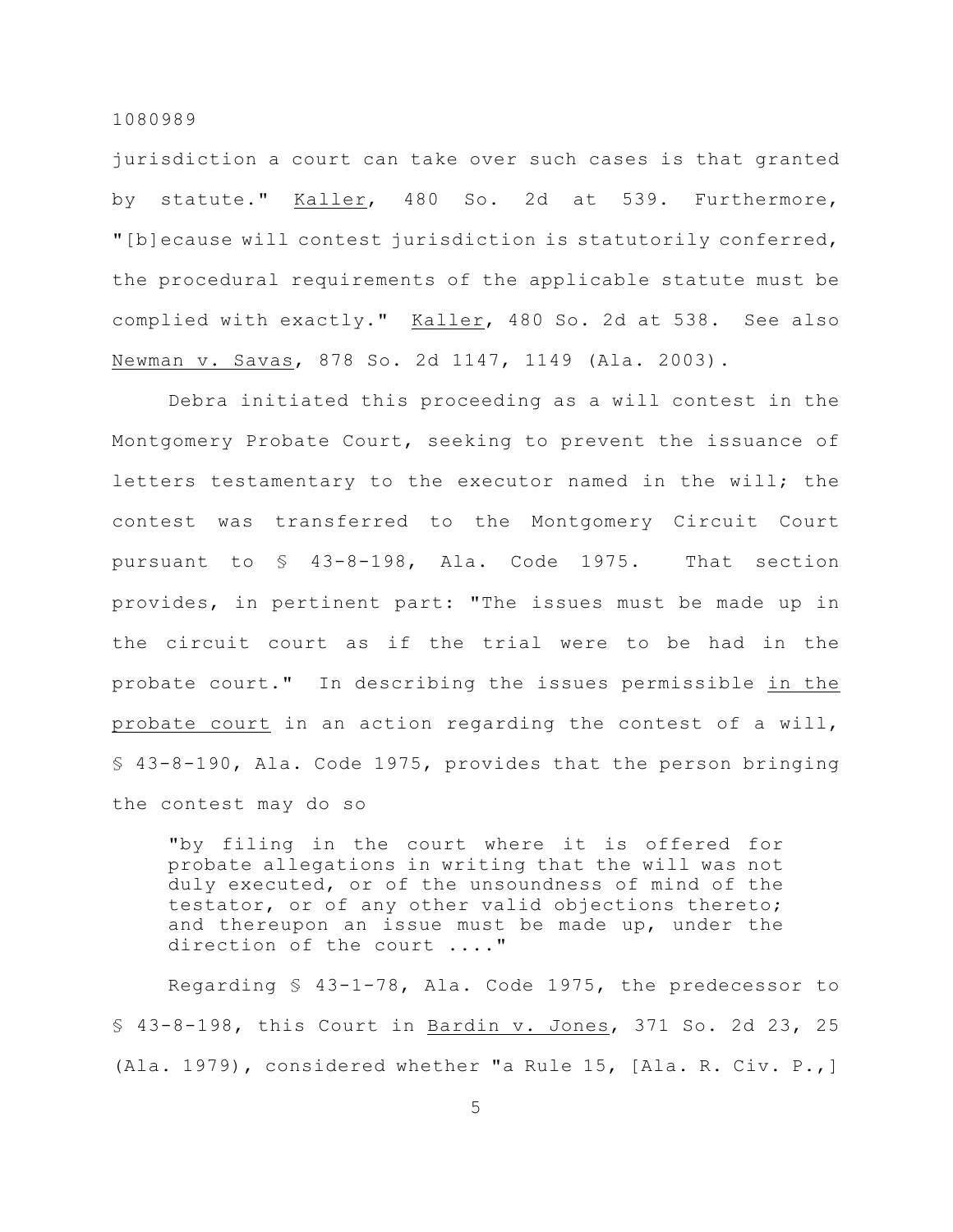amendment or similar addition to the pleadings is permissible in the circuit court." In explaining that such pleadings were permissible in limited circumstances, this Court explained:

> "'The jurisdiction and authority of the circuit court is limited to the trial of the issues presented by the contest after which the case must be certified back to the probate court.'

"[Thigpen v. Walker, 251 Ala. 426, 429, 37 So. 2d 923, 926 (1948).]

"From the above-cited authorities it is clear that the probate court prior to transfer could allow additional issues to be presented to it in accordance with the Rules of Civil Procedure, so long as those issues could properly be raised in a will contest. ... In short we now hold that the circuit court following transfer of a will contest to it under  $\S$  43-1-78 [now  $\S$  43-8-198] can consider any issues presented in an appropriate pleading under the Rules of Civil Procedure, provided those issues can properly be raised in a will contest."

371 So. 2d at 26 (emphasis added).

Debra's claim for a judgment declaring the inter vivos deeds from George to Derek void and her claims against Derek and the estate seeking damages for breach of contract and negligence are not claims that could be asserted in a contest of George's will, where the issues are limited to the unsoundness of his mind in making the will or any other valid objection to the will. See § 43-8-190. Based on the limited jurisdiction of the probate court in actions involving the contest of a will, see § 43-8-190, and the corresponding